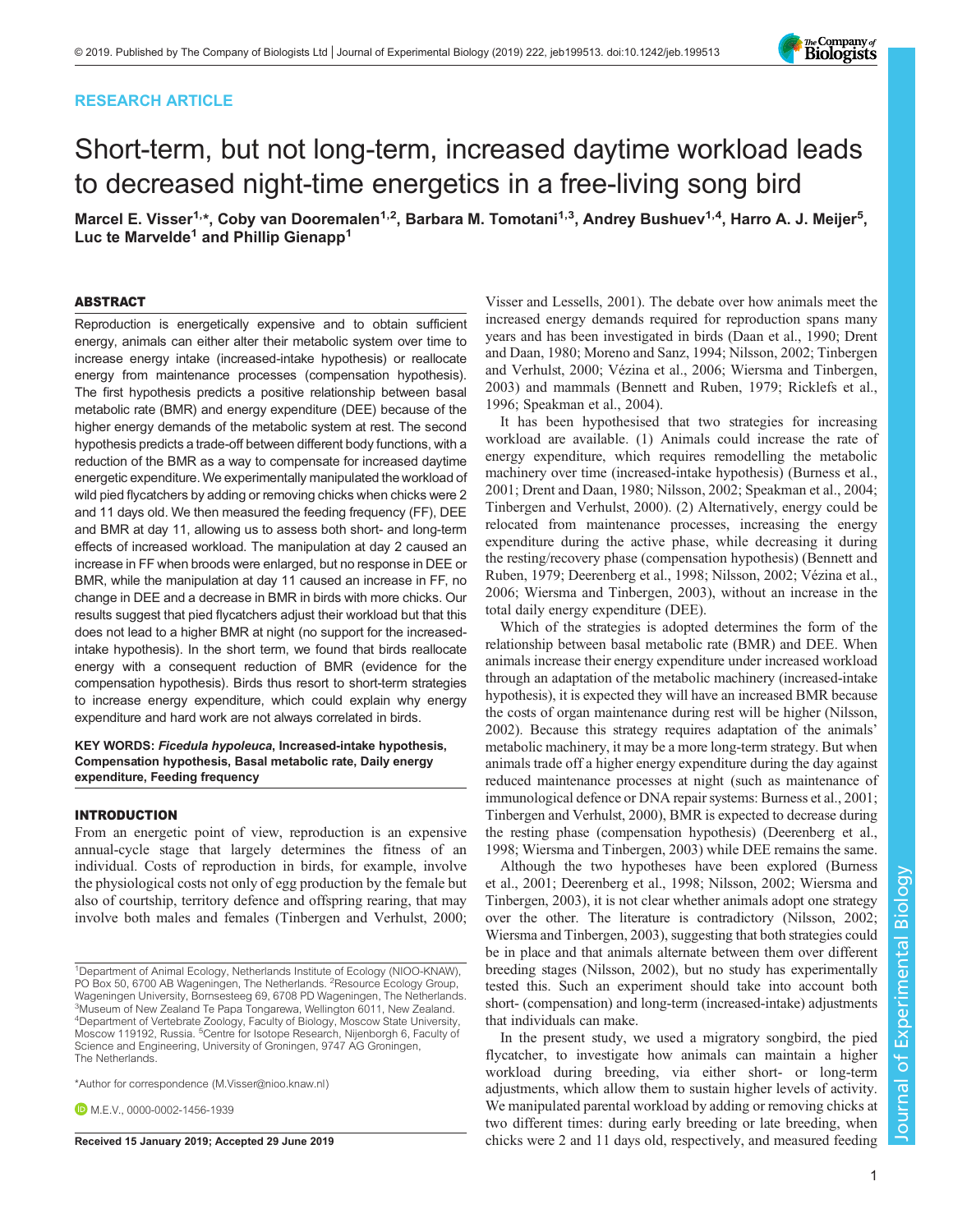frequency (FF), DEE and BMR at day 11 (which is around 3 days before fledging). These consecutive manipulations allowed us to distinguish the different strategies pied flycatchers use as short- or long-term adjustments to work harder.

# MATERIALS AND METHODS

## Experimental rationale

We manipulated parental workload via manipulation of brood sizes when chicks were 2 days old (henceforth, D2):  $-2$  chicks (n=18) pairs),  $+0$  chicks ( $n=18$  pairs) or  $+2$  chicks ( $n=9$  pairs). Parents were then allowed to adapt to the change in brood size until the chicks were 10 days old (D10). During the night between D10 and day 11 (D11), we performed a second brood size manipulation in 18 of the manipulated pairs, by enlarging their broods with either  $+2$  chicks  $(n=9)$  out of 18 pairs of the group that had  $+0$  chicks from D2 onwards) or +4 chicks ( $n=9$  out of 18 pairs of the group that had  $-2$ chicks from D2 onwards) (see also Table 1) to investigate whether parents would respond differently to an immediate increase in brood size compared with a long-term increase. The remaining nests were used to assess the effects of the first D2 brood size manipulation and as a control for the second manipulation on D11. Measurements of FF were taken at D10 and D11 (to enable measurement of withinpair changes in FF before and after the D11 manipulation), DEE at D11 and BMR in the night of D11.

If birds responded to the manipulations via an adjustment of their metabolic machinery, with a consequent increase in their BMR (increased-intake hypothesis), we expected that BMR would be higher in enlarged broods (+2) and lower in reduced broods (−2) in relation to control broods (+0) [Fig. 1A: comparison between the groups −2 D2/+0 D11 (light blue), +0 D2/+0 D11 (blue) and +2 D2/  $+0$  D11 ( purple)].

If birds responded to the manipulations by relocating energy from their maintenance processes, with a consequent decrease in their BMR (compensation hypothesis), we expected that there would be a decrease in the BMR of the groups that had their brood enlarged at D11 in relation to those in which broods were not enlarged at D11 [Fig. 1B: comparison between the groups −2 D2/+4 D11 (red), +0 D2/+2 D11 (pink) and the combination of  $-2, +0, +2$  D2/+0 D11 (black)].

#### Study species and allocation to the experiment

The pied flycatcher, Ficedula hypoleuca ([Pallas] 1764), is a longdistance migratory bird that, similar to other bird species, displays a considerable variation in individual oxygen consumption rates [\(Røkaft et al., 1986](#page-5-0)). The experiment was conducted in 2006 with a wild population of pied flycatchers in the Hoge Veluwe National Park (The Netherlands: 5°51′E, 52°02′N), which is part of a long-term research project [\(Tomotani et al., 2018](#page-5-0)).

Table 1. Overview of the main characteristics of the treatments

| Treatment      |                 | No. of | No. of  | No. of | Mean no. of chicks<br>(min/max.) |                 |
|----------------|-----------------|--------|---------|--------|----------------------------------|-----------------|
| D <sub>2</sub> | D <sub>11</sub> | nests  | females | males  | D <sub>10</sub>                  | D <sub>11</sub> |
| $-2$           | $+0$            | 9      | 9       | 8      | 4.5(4/5)                         | 4.5(4/5)        |
|                | $+4$            | 9      | 9       | 8      | 4.3(4/5)                         | 7.8(7/9)        |
| $+0$           | $+0$            | 9      | 8       | 6      | 5.6(3/7)                         | 5.5(3/7)        |
|                | $+2$            | 8      | 8       | 8      | 6.1(6/7)                         | 8.0(7/9)        |
| +2             | $+0$            | 9      | 8       | 8      | 8.35(6/9)                        | 8.2(5/9)        |

A lower minimum or maximum number of chicks than expected, based on the starting number of chicks (6 or 7) and the treatment, indicates that some chicks have died during the experiment.

Nests were regularly checked for egg laying to assess laying dates and clutch sizes. When females were incubating, we randomly selected 45 nests with six or seven eggs (the most common clutch size for the Hoge Veluwe) and allocated them to the treatment groups (Table 1). Because not all eggs were viable, we corrected brood size upon hatching by adding same-age chicks from nests that were not allocated to a treatment in order to match the brood size to the original number of incubated eggs. At day 12 after hatching, all nestlings were weighed using a spring balance as a measure for their fledging mass.

All procedures were carried out under licence from the Animal Experimental Committee of the Royal Netherlands Academy of Sciences (KNAW), protocol number CTO 06.01. The experiment had no impact on the breeding success of the population, with no increase in chick mortality or desertion rates after treatments were applied (for more details on the number of animals, see Table 1).

FF

When chicks were 7 days old (D7), both adults were caught, weighed and equipped with a passive integrated transponder (PIT) tag glued to three colour rings. Then, when chicks were 8 days old



Fig. 1. Predictions based on the two hypotheses: increased intake and compensation. (A) According to the increased-intake strategy, basal metabolic rate (BMR) increases with increased workload, and thus BMR is expected to increase for parents that were given more chicks to care for on day 2 (D2). This pattern is made using broods that were not further manipulated at day 11 (+0 D11). Colours represent the different treatments: light blue, −2 chicks at D2 (–2 D2); blue, +0 chicks at D2 (+0 D2); purple, +2 chicks at D2 (+2 D2). (B) According to the compensation strategy, brood enlargement when chicks are 11 days old will lead to a decrease in BMR compared with that of birds with no additional brood size manipulation. This pattern is made using all broods, but the +0 treatment at D11 comprises nests from all treatments at D2 (the same as in A), while the +2 treatment only includes the +0 treatment at D2 and the +4 treatment only includes the −2 treatment at D2. Colours represent the different treatments: black, +0 chicks at D11 (+0 D11); pink, +2 chicks at D11 (+2 D11); red, +4 chicks at D11 (+4 D11).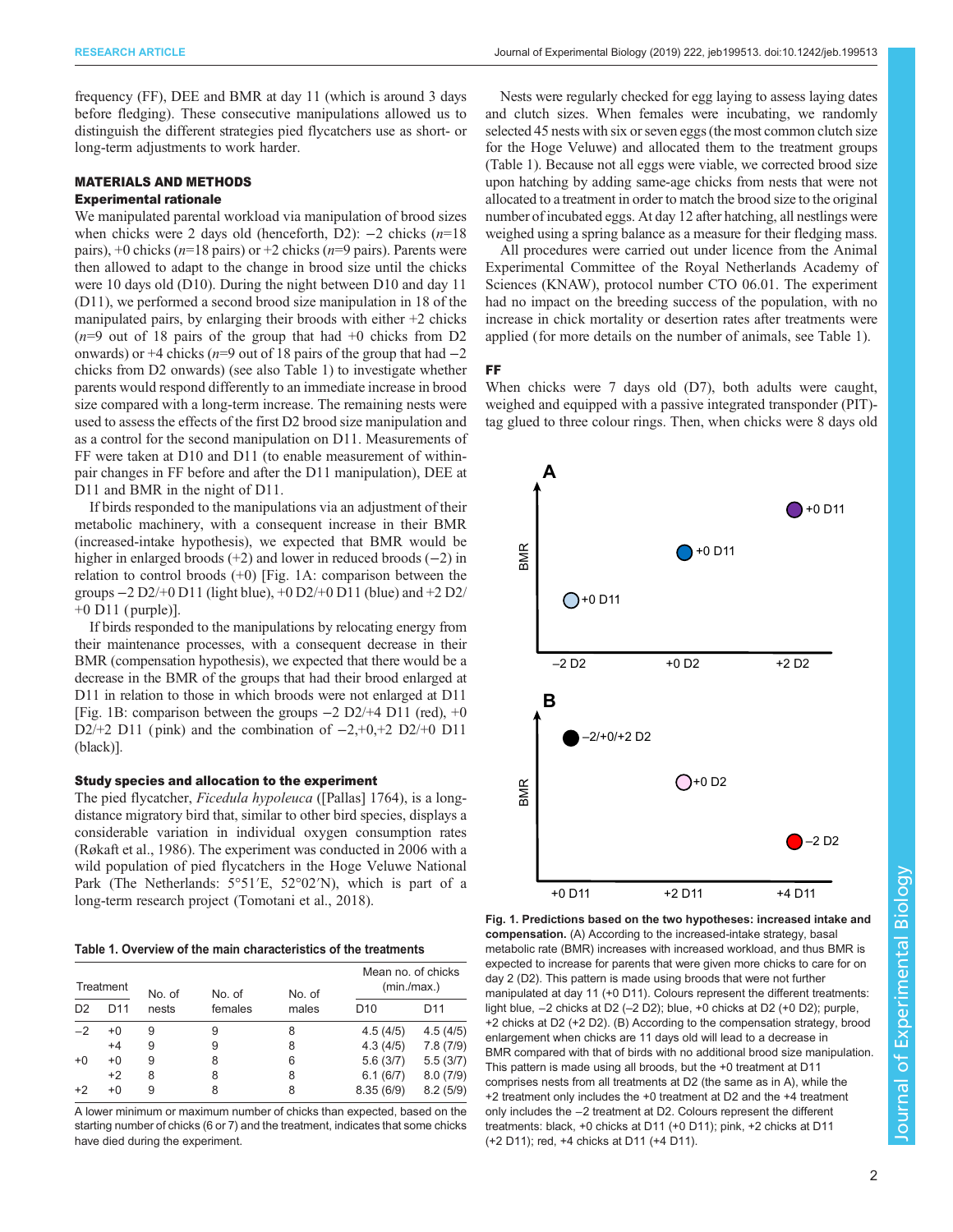(D8), we placed a transponder reader (Trovan LID650/LID665/ LID1260 software, version V607) around the opening of the nest box, which recorded when birds entered the box, with a 20 s lag between readings. FF was calculated as the average number of nest visitations per hour and measured on D10 and D11. On both days, we used the readings between 05:00 h and 19:00 h, as in the morning most birds (83%) started feeding between 05:00 h and 06:00 h, and in the evening the birds were caught for BMR measurements (see below).

#### DEE

We measured DEE for each bird with the doubly labelled water technique  $(D_2^{18}O)$  [\(Lifson and McClintock, 1966](#page-5-0); [Moreno et al.,](#page-5-0) [1995](#page-5-0); [Moreno and Sanz, 1994; Nagy, 1980\)](#page-5-0) from the evening of D10 until 24 h later. At the end of D10, males and females were caught at 19:32 h (mean,  $\pm 24$  min; range 18:55–21:10 h), and were injected intraperitoneally with 0.105±0.0005 ml of a mixture containing 65% of  $H_2^{18}O$ , 97 atom%, and 35% of D<sub>2</sub>O, 99.9 atom %. Each bird was then placed in a small bag for  $68\pm3$  min to allow equilibration of the isotopes in the bird's body fluids. After this period, we took three blood samples (15 µl) from the brachial vein ( puncturing the vein only once), which were stored in flame-sealed heparinised capillary tubes. Then, at 20:33 h (mean,  $\pm 30$  min, range 19:20–21:50 h) the next day, birds were recaptured and blood samples taken  $(3\times15 \text{ µ})$ .

Blood samples were analysed for 18O and D concentrations at the Centre for Isotope Research of the University of Groningen [\(Guidotti et al., 2013\)](#page-5-0). Body water volume was deduced from the dilution space of 18O [\(Schoeller et al., 1986](#page-5-0)), using the extrapolation method. Daily  $CO<sub>2</sub>$  (from which the average daily metabolic rate in ml CO<sub>2</sub> g<sup>-1</sup> h<sup>-1</sup> was derived) was determined from fractional turnover of the two isotopes using the equations of [Lifson and](#page-5-0) [McClintock \(1966\).](#page-5-0)  $CO<sub>2</sub>$  production was converted to energy expenditure (kJ day<sup>-1</sup>) by assuming a respiratory quotient of 0.8 and energetic equivalent of 27.8 kJ  $l^{-1}$  of exhaled carbon dioxide [\(te](#page-5-0) [Marvelde et al., 2011\)](#page-5-0). The isotope enrichment of the blood samples was corrected for the natural background isotopic abundance of the body fluids. The latter was determined using blood samples from four non-injected individuals.

#### BMR measurements

On D11, birds were kept overnight in a metabolic chamber for BMR measurements. BMR was measured as the average minimum oxygen consumption in an open-circuit respirometer located in a field shed in the study area (from 22:00 h until 06:00 h). Each bird was placed in an individual sealed metabolic chamber  $(2.2 \text{ dm}^3)$  which was placed in the dark inside a climate cabinet at 25.5±0.15°C (which is within the thermoneutral zone).  $H_2O$  and  $CO_2$  were removed from the inlet air (that was blown into the animal chamber), respectively, with Drierite® (6 mesh, Sigma-Aldrich Chemie b.v., Zwijndrecht, The Netherlands) and Ascarite® (5–20 mesh, Fluka, Zwijndrecht, The Netherlands). Air flow rate was set to  $250 \text{ ml min}^{-1}$  with flowmeters (Brooks Instrument b.v., Ede, The Netherlands), placed before the chamber and previously calibrated using a soap bubble method (Bubble-O-Meter, LLC, Dublin, OH, USA). Oxygen content of the outlet air was measured with an oxygen analyser (Servomex 4100, Servomex BV, Zoetemeer, The Netherlands) (see also [Caro and](#page-5-0) [Visser, 2009\)](#page-5-0). Readings were recorded during pre-set periods (6 min for each channel, with readings each 15 s; every bird was measured every 48 min). Temperature, air flow rate and air concentration of  $O<sub>2</sub>$ were measured, based on inlet and outlet air. Oxygen consumption was calculated based on [Hill \(1972\),](#page-5-0) and converted to energy

expenditure (kJ) assuming an appropriate respiratory quotient (RQ) of 0.8 for insectivorous birds, and an energetic equivalent of 20 kJ l<sup>−1</sup> of oxygen consumed [\(Weir, 1949\)](#page-5-0). BMR was calculated as the lowest value of the mean measurements after 00:00 h, excluding the first minute of each set of 6 min.

On the morning of D12, we removed the PIT-tags and released the birds near their nest boxes. The absence of the adults in the night of D11 was assumed not detrimental to the chicks' thermoregulation as they are able to thermoregulate themselves at this age (which is around 3 days before fledging).

### Data analysis

Birds that raised chicks without a partner  $(n=7)$  were excluded from all analyses. We also excluded cases in which we observed a high BMR variation overnight caused by equipment malfunction (two nights). Statistical analyses were performed in R version 3.4.3 [\(http://www.R-project.org/](http://www.R-project.org/)) in the 'lme4' ([Bates et al., 2015\)](#page-5-0) and 'pbkrtest' ([Halekoh and Højsgaard, 2014\)](#page-5-0) packages and were carried out separately for both parts of the experiment.

First, we tested whether the brood size manipulations at D2 led to a change in FF, DEE and BMR. We used linear mixed-effect models and performed three separate analyses with FF (at D11), DEE and BMR as response variables and included treatment (−2, 0, +2) as a fixed effect. For this analysis, we only used birds that were not manipulated at D11 (i.e. +0 D11). Because we expected that an increase in brood size would lead to an increase in FF, DEE and BMR, we used ordered heterogeneity tests [\(Rice and Gaines, 1994\)](#page-5-0) to calculate P-values that take into account the expected order of treatments  $(r_s P_c)$ .

Then, we tested the effect of the brood size manipulations at D11. As before, we used linear mixed-effect models and performed three separate analyses with the within-pair difference in FF between D10 and D11, DEE and BMR as response variables and treatment at D11 (0, 2 or 4 chicks added at D11) as fixed effects. We used ordered heterogeneity tests [\(Rice and Gaines, 1994\)](#page-5-0) to calculate P-values that take into account the expected order of treatments (either an increase or a decrease in BMR with a higher number of chicks).

In all models, to control for other variables that could affect our response variables, we also included the sex of the parent (as a main effect and in interaction with treatment), the original brood size (at D1) and the day that chicks were 10 days old, to control for changes in effort over the season, as fixed effects. We also included nest box as a random effect, as both parents of the same nest were measured. To control for effects of the weather, we obtained measurements of wind speed (m s<sup>-1</sup>), average ambient temperature (°C), number of hours of sun (h), number of hours of rain (h) and amount of rain (mm) at D11 from a weather station at De Bilt, close to the Hoge Veluwe study area, and performed a principal component analysis on all these weather variables. PC1 loadings were mainly related to temperature and sun duration, while PC2 loadings were related to rainfall and wind. We then included the principal components (PC)1 and 2 as fixed effects in our models. Finally, for all analyses with BMR as the response variable, we also included the mass of the bird in the morning as a fixed effect and the number of the metabolic chamber where we measured BMR as random effect. We defined the minimal model using backwards variable selection but always keeping the nuisance variables in the models (sex of the bird, number of chicks at day 1, weather PC1 and PC2, day of the year and mass of the bird in the morning).

# RESULTS

FF at D11 significantly differed between the −2, +0 and +2 treatments at D2, with treatment +2 having a higher and treatment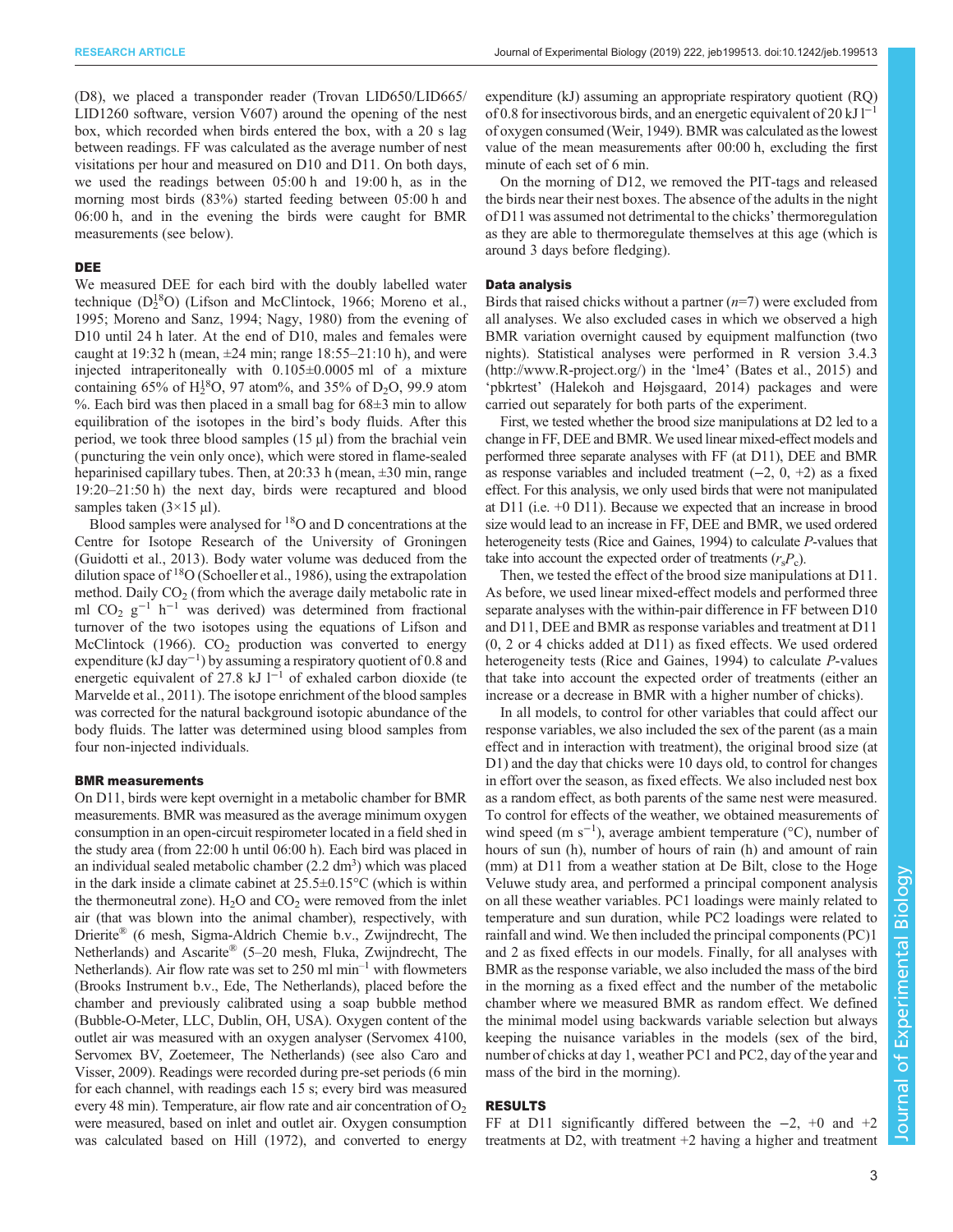−2 a lower FF than the control +0 ( $F_{2,16,78}$ =2.57,  $r_sP_c$ =0.89,  $P=0.02$ ; Fig. 2A). After the brood size manipulation at D11, the difference between the FF at day 11 and day 10 was significantly different between the treatments, with the +4 treatment having the largest increase and the +0 treatment the smallest increase in FF  $(F_{2,31.16} = 7.62, r_s P_c = 0.99, P < 0.01$ ; Fig. 2D). In both cases, there was no significant interaction between treatment and sex of the bird (treatment D2:  $F_{2,20.29}=0.54, P=0.59$ ; treatment D11:  $F_{2,33.24}=2.32,$  $P=0.11$ ).

DEE did not differ between treatments at D2  $(F_{2,11.10}=0.83,$  $r_sP_c=0.54$ ,  $P=0.10$ ; Fig. 2B) or between treatments at D11  $(F_{.27.72}=0.94, r_sP_c=0.25, P=0.30;$  Fig. 2E). Again, there was no significant interaction between treatment and sex (treatment D2:  $F_{2,14,21}$ =0.76, P=0.49; treatment D11:  $F_{2,29.62}$ =2.01, P=0.15).

BMR did not differ between treatments at D2  $(F_{2,14,34}=0.42,$  $r_sP_c=-0.17$ , P>0.05; Fig. 2C). However, there was a significant decline in BMR when broods were enlarged at D11, with the lowest BMR value for the +4 treatment and the highest for the +0 treatment  $(F_{2,19.84}=3.46, r_sP_c=0.95, P=0.02; Fig. 2F)$ . There was no significant interaction between treatment and sex (treatment D2:  $F_{2,3,29}=0.81, P=0.52$ ; treatment D11:  $F_{2,33,24}=2.32, P=0.05$ ).

Mean within-brood chick mass at D12 differed between D2 treatments (comparing  $-2/0$ , 0/0 and  $+2/0$  treatments), with  $-2/0$ chicks being the heaviest and +2/0 chicks the lightest, although the effect size was very small  $(F_{2,36.05} = 2.03, r_s P_c = 0.85, P = 0.03,$ estimates: −2, −2.93±3.39; +0, −3.39±3.36; +2, −3.75±3.43). While there was no difference between D11 treatments  $(F_{2,37.18}=0.34, r_sP_c=0.15, P=0.4).$ 

# **DISCUSSION**

We experimentally tested whether wild pied flycatchers respond to a short- and long-term increase in daytime workload (i.e. an increase in their FF) in terms of their DEE and BMR. For both the short- and long-term manipulation, we found that increasing the number of nestlings experimentally led to an increase in FF, hence our treatment successfully increased the daytime workload.



Fig. 2. The effects of brood size manipulation on D2 and D11 on feeding frequency (FF), daily energy expenditure (DEE) and BMR. (A,D) FF, (B,E) DEE and (C,F) BMR. Means±s.e.m. per treatment group at D2 (A–C) and D11 (D–F) (calculated using the residuals of the model without treatment effect) are plotted. Treatment D2: (A) FF at D11 (sample size: −2 chicks n=16, +0 chicks n=14, +2 chicks n=14); (B) DEE at D11 (sample size: −2 chicks n=14, +0 chicks  $n=10$ , +2 chicks  $n=9$ ); and (C) BMR at D11 (sample size: −2 chicks n=11, +0 chicks  $n=8$ , +2 chicks  $n=10$ ). This treatment only compares broods that were not further manipulated at D11. Colours represent the different treatments: light blue, −2 chicks at D2; blue, +0 chicks at D2; purple, +2 chicks at D2. Treatment D11: (D) difference in FF between D11 and D10 (sample size:  $+0$  chicks  $n=40$ ,  $+2$  chicks n=15, +4 chicks n=17); (E) DEE at D11 (sample size:  $+0$  chicks  $n=33, +2$  chicks  $n=12$ , +4 chicks  $n=15$ ); and (F) BMR at D11 (sample size:  $+0$  chicks  $n=29$ ,  $+2$  chicks  $n=9$ , +4 chicks  $n=13$ ). This treatment compares all broods, but the +0 treatment at D11 lumps nests from all treatments at D2 (−2, +0 and +2 chicks at D2), while the +2 treatment only includes the +0 treatment at D2 and the +4 treatment only includes the −2 treatment at D2. Colours represent the different treatments: black, +0 D11; pink, +2 D11; red, +4 D11.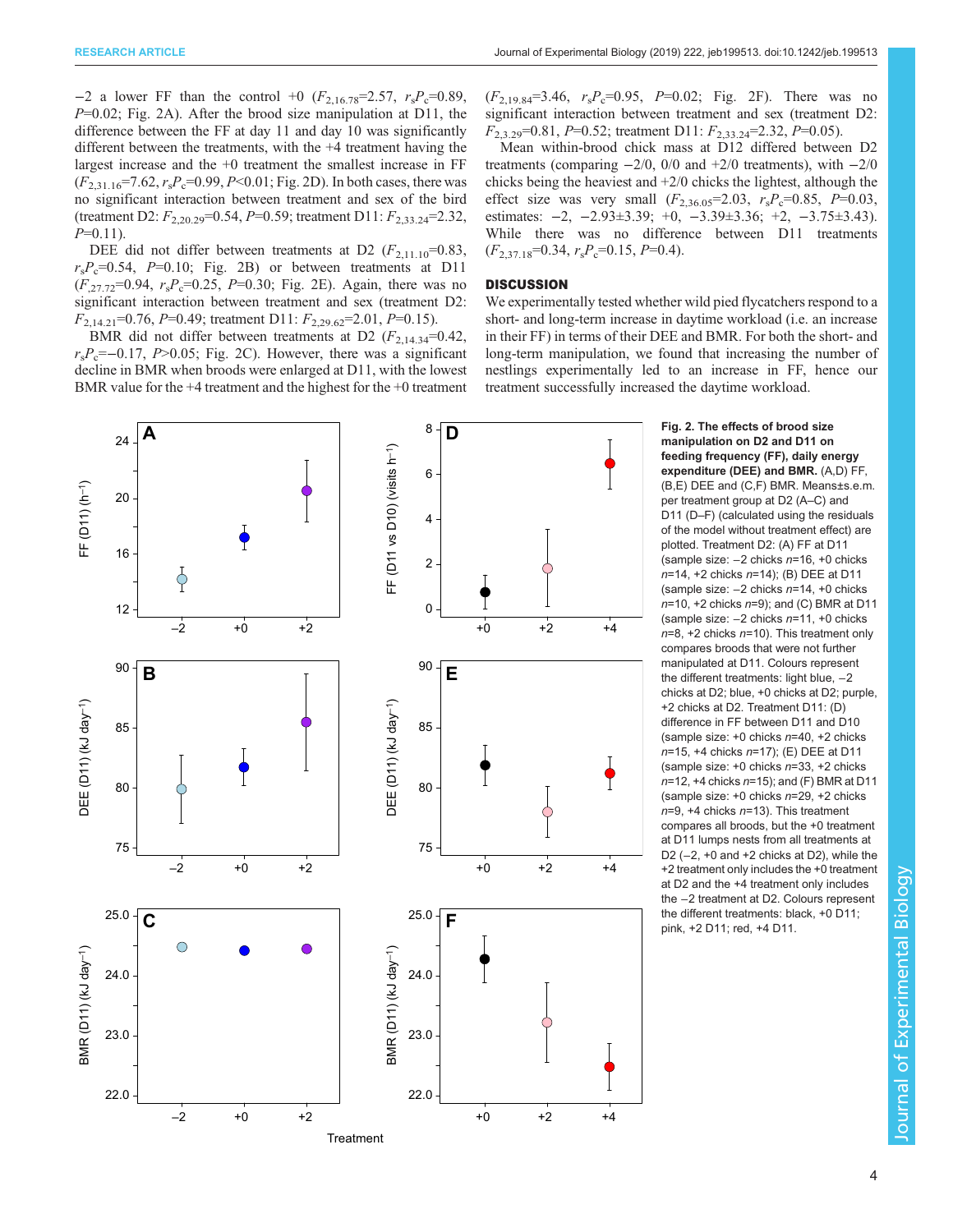<span id="page-4-0"></span>In the long-term manipulation (D2 treatment), pied flycatchers with enlarged broods fed their offspring more often than birds with reduced broods but this adjustment in FF did not lead to a change in DEE or BMR. This argues against a long-term adjustment that would allow the birds to increase their energy expenditure (increased-intake hypothesis). It remains unclear how the birds could feed more frequently without increasing their energy expenditure (see Appendix). Note that the increase in FF did not completely compensate for the increase in the number of chicks as there was a reduction in fledgling mass at D12 with the increase in brood size on D2.

In the short-term manipulation (D11 treatment), pied flycatchers increased their FF, reduced their BMR and showed no change in their DEE. This indicates that pied flycatchers compensate in the short term for an increase in the number of chicks in their nests (compensation hypothesis). It is difficult to translate the reduction in BMR (of about 1.5 kJ/24 h) into a gain in energy for food provisioning. The average DEE (whole day) is 80 kJ/24 h and BMR (night-time) is 24 kJ h<sup>-1</sup>, leaving 56 kJ for all daytime activities, but we do not know how much of this is allocated to food provisioning. In the unlikely case that the entire 56 kJ is allocated to provisioning, the gain after a night-time saving would just be 3%, but if only 25% is allocated to provisioning, the gain would be much more substantial at 10%.

Similar to the present experiment, [Nilsson \(2002\)](#page-5-0) investigated the effects of increased workload on free-living marsh tits (Poecile palustris) by increasing their brood size. He found evidence supporting the energy-intake hypothesis: a few days after having their workload increased, birds had a higher energy expenditure and BMR. Costs of breeding in this case thus have not come from a tradeoff but from the consequences of sustaining a high metabolic rate per se ([Nilsson, 2002](#page-5-0)). [Wiersma and Tinbergen \(2003\)](#page-5-0) also manipulated the brood size of great tits (Parus major) when chicks were 2 days old and then measured BMR and DEE when chicks were 12 days old. They found that BMR decreased with the increased workload but the relationship was not significant and thus they did not find evidence for the compensation hypothesis. It is important to stress, however, that these two studies do not necessarily exclude the possibility that compensation occurred. In order to test for compensation, it is important to also measure BMR shortly after the workload manipulation, because the two processes are not mutually exclusive and, therefore, both increased-intake expenditure in the long term and compensation in the short term may take place.

[Deerenberg et al. \(1998\)](#page-5-0) manipulated the workload of zebra finches by forcing them to work harder for their food. Results of their (laboratory) study supported that, under work-for-food conditions, zebra finches compensate for their daytime activity with reduced nocturnal expenditure. They argued that compensation could be profitable if the environment does not allow an increase in energy intake; for example, when there is limited food availability or a high foraging risk. Similarly, [Nilsson \(2002\)](#page-5-0) suggested that increasing food intake is only feasible when the foraging cost is low, which seems to be the case for the marsh tits at his study site. For the pied flycatchers in the Hoge Veluwe, although there is now a mismatch between the timing of chick hatching and the caterpillar biomass peak [\(Both et al., 2006](#page-5-0)), fitness did not correlate with the timing of breeding relative to the food peak ([Visser et al., 2015\)](#page-5-0). Therefore, low food availability does not seem to be a convincing explanation for the use of compensation rather than increased-intake by pied flycatchers responding to a high workload.

The results of our experiment suggest that pied flycatchers may work at their physiological limit and are constrained in their ability to adjust their organs over time to increase energy expenditure. They thus resort to the short-term strategy of trading off current and future reproduction. This pattern is curious, as long-distance migrants are known to increase their energy intake well beyond the normal rate when they are preparing to migrate [\(Lindstrom and Kvist, 1995\)](#page-5-0). However, such capacity could also depend on the stage of the annual cycle [\(Weber and Piersma, 1996](#page-5-0)) and outside the migration period, long-distance migrants may have a lower flexibility to adjust their energetic expenditure via physiological modifications. In the light of the combined results from this and previous studies [\(Deerenberg](#page-5-0) [et al., 1998; Nilsson, 2002](#page-5-0); [Wiersma and Tinbergen, 2003\)](#page-5-0), differences across species and studies could be caused by speciesspecific physiological limitations and/or ecological constraints, such as differences between migratory and non-migratory birds. If the strategy of compensation is specific to certain species or environmental conditions, it may explain why DEE reflects parental effort in a few cases but not others [\(Bryant, 1988; Wiersma and](#page-5-0) [Tinbergen, 2003\)](#page-5-0). Therefore, studies using DEE as a measure of parental effort should also take into account whether the focus species uses nocturnal compensation as an energy-saving strategy because, if it does, the results may be blurred as a consequence.

## Appendix

A common measurement of the classical life history trade-off of current and future reproductive success is how much parents work to raise their offspring ([Stearns, 1992](#page-5-0); [Wiersma and Tinbergen, 2003](#page-5-0); [Williams, 1966\)](#page-5-0). Parental effort can be measured in terms of how often individuals feed their offspring, which should translate into





Fig. A1. Relationship between DEE and both FF and BMR at day 11. (A) DEE and FF; (B) DEE and BMR.